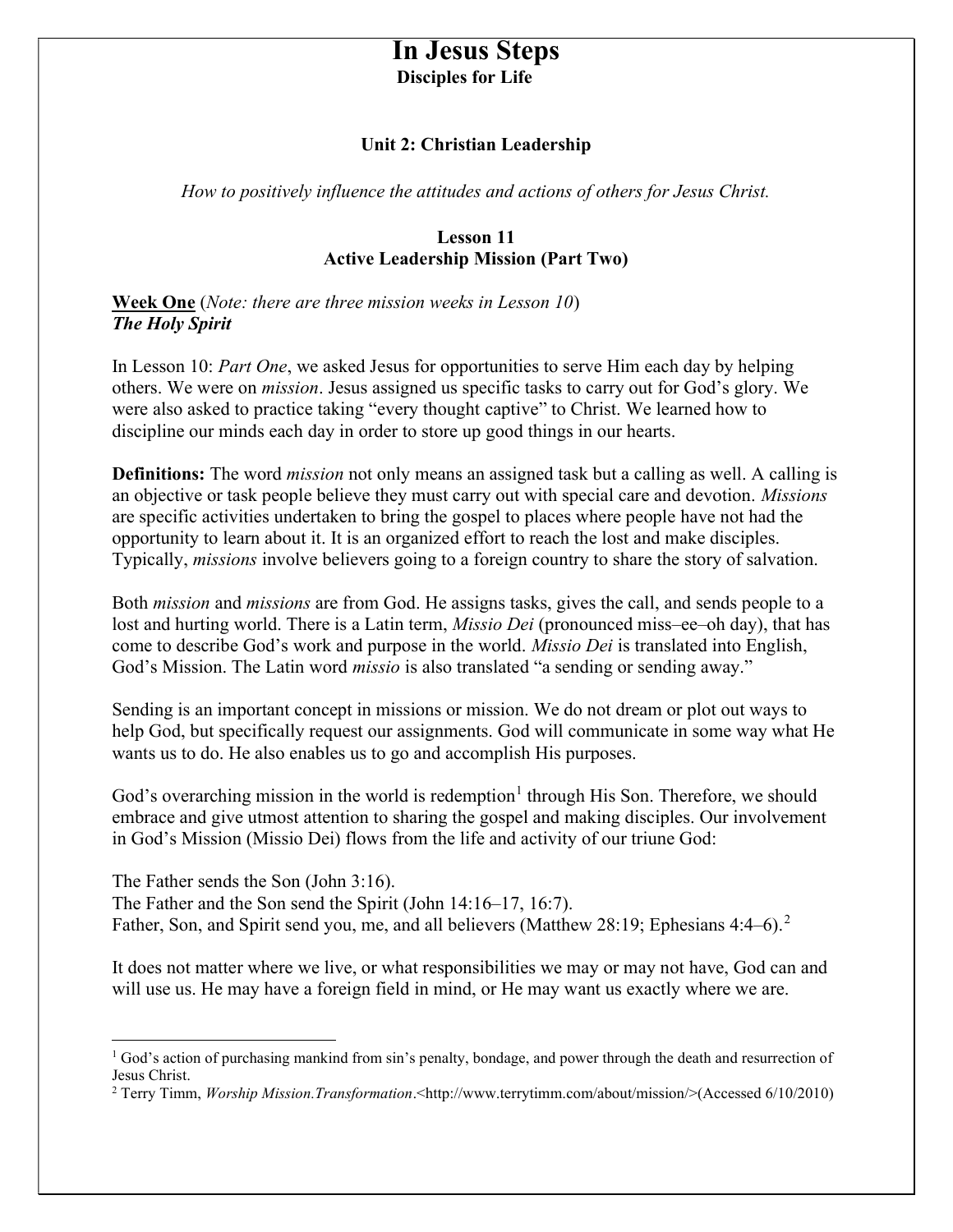Remember God is the Potter and we are the clay. The clay does not tell the Maker what shape or purpose it desires.

The Father sending the Son, glorified God. Jesus, becoming flesh and walking on earth, revealed God's true identity (John 1:14, 18, 17:4–6) and glorified Him. The Father and the Son send the Holy Spirit to enable people to believe in Jesus, know God and glorify Him. All sending, all mission(s) involve making God's true character known through His Son Jesus Christ.

## Read Acts 1:4–5:

On one occasion, while he was eating with them, he gave them this command: "Do not leave Jerusalem, but wait for the gift my Father promised, which you have heard me speak about.  ${}^{5}$ For John baptized with water, but in a few days you will be baptized with the Holy Spirit." Acts 1:4–5

The Holy Spirit's presence and direction in the life of a Christian leader is critical. It was so important that Jesus commanded His disciples to wait until they were baptized with the Holy Spirit. As followers of Christ, we also need to be immersed and totally engaged with the Spirit of God. Invite the Spirit to fill and lead in every part of your life.

The Spirit keeps us focused on God and His agenda. Notice our focus is first and foremost on God. We desire to glorify and honor God, so we seek out His plan for ourselves and others. We want to be on mission with God because we love Him. If we get this backwards and look for the mission first, we will become "works oriented" instead of "Christ oriented."

Without the Spirit of truth moving in our lives, we will not be a positive influence on the attitudes and actions of others for Christ. We need the Spirit's direction, counsel, love, and power. He brings us into daily communication with God and enables us to carry out His mission.

### Read and meditate on John 16:13–15:

"But when he, the Spirit of truth, comes, he will guide you into all the truth. He will not speak on his own; he will speak only what he hears, and he will tell you what is yet to come.  $^{14}$  He will glorify me because it is from me that he will receive what he will make known to you. <sup>15</sup>All that belongs to the Father is mine. That is why I said the Spirit will receive from me what he will make known to you." John 16:13-15

In John 16:13–15, Jesus was teaching His disciples about the Holy Spirit. This was an extremely important lesson because in a short time Jesus, in His physical form, would be leaving them. He would suffer death and although He would rise again, His glorified body would go to heaven to sit at the right hand of the Father (Acts 1:9; 1 Peter 3:22).

The disciples would not be left to face their future alone. Jesus' Spirit would be with them. He would continue to teach, guide, and comfort them just as Jesus had done. In the same way, we are not left to face our future alone. The Holy Spirit is with us to teach, guide, and comfort in every situation and need.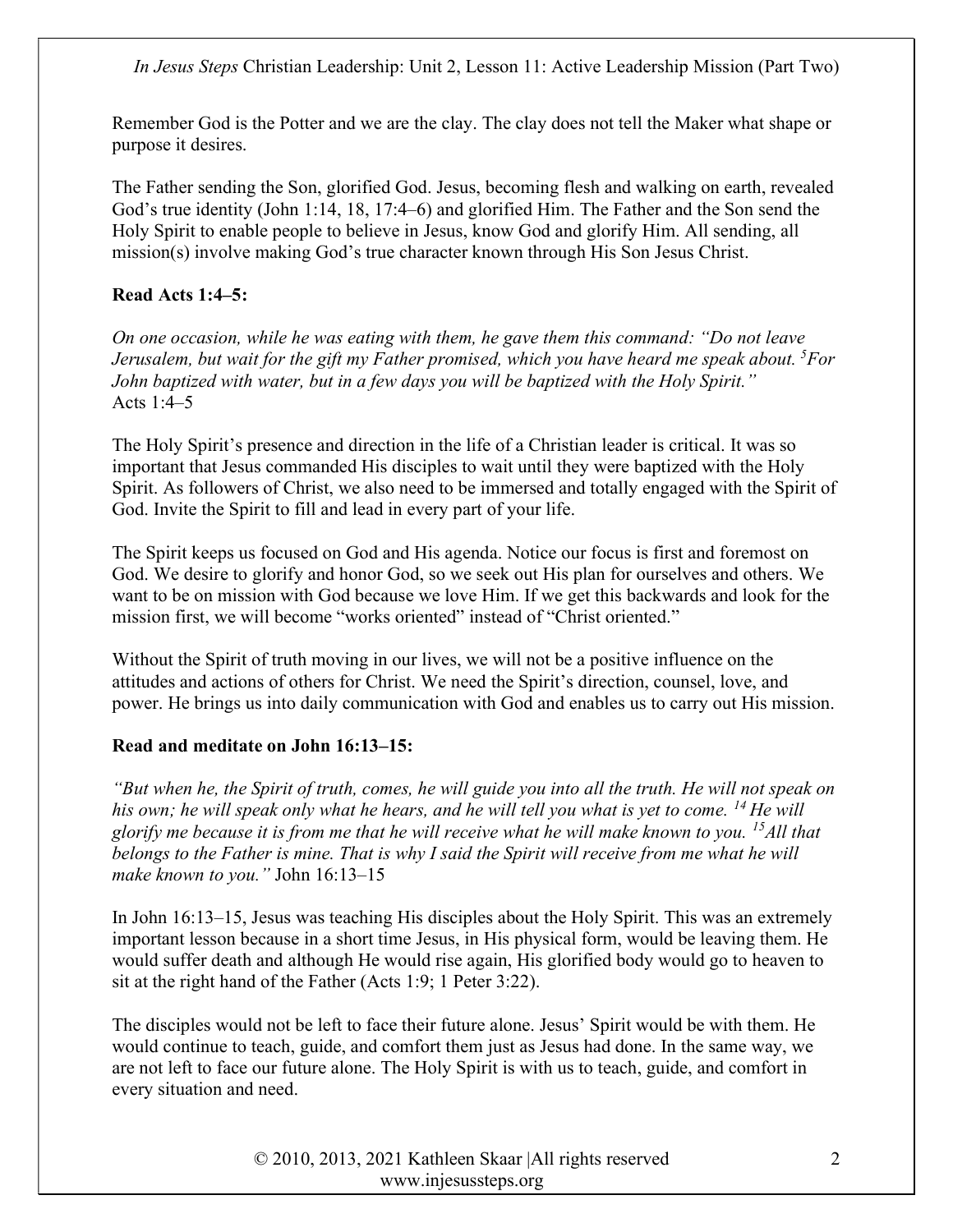The Holy Spirit is the Spirit of truth. Jesus is truth. The Holy Spirit is the Spirit of Jesus and guides us into all knowledge of our Savior. He does not speak alone, but speaks as one with the Father and the Son. They are in total agreement about all things. They hold no unique thoughts or interests—they are exactly the same.

The Spirit tells or reveals knowledge to us as we need it. He does not give us more than we can handle. Each day He will illuminate God's word and show us how we might honor God and exalt the name of Jesus. Exalting Jesus exalts God the Father and God the Holy Spirit. We are not slighting God the Father by lifting up the name of Jesus. Praising Jesus is the same as praising God the Father.

We glorify Jesus by seeing and worshipping Him for who He is and what He has done. He was born of the Virgin Mary in the town of Bethlehem and placed in a manger. He lived a life without sin, serving God and was crucified for humanity's sins. Remember this was God's plan for Jesus to die and to be resurrected. Therefore, the cross will always be prominent in glorifying the Son, the Father, and the Spirit.

After Jesus was raised from the dead and appeared to about 500 people, He ascended into heaven. He will return in unparalleled splendor as King of kings and Lord of lords to usher in a new heaven and a new earth (Revelation 21:1). These truths about Jesus are the basics of our faith and the most important way of glorifying Him.

I pray that the eyes of your heart may be enlightened in order that you may know the hope to which he has called you, the riches of his glorious inheritance in his holy people,  $^{19}$  and his incomparably great power for us who believe. That power is the same as the mighty strength  $^{20}$ he exerted when he raised Christ from the dead and seated him at his right hand in the heavenly realms,  $^{21}$  far above all rule and authority, power and dominion, and every name that is invoked, not only in the present age but also in the one to come. Ephesians 1:18–21

**Definitions:** Having the eyes of your heart enlightened is another way of praying "to see beyond the physical realm into the spiritual" or "to receive deeper spiritual understanding." To enlighten is to be in or into light. Light is metaphor for spiritual insight. Therefore, anyone who has a great revelation about the divinity of the world, would be enlightened.

# Pray for God to enlighten the eyes of your heart and the hearts of your discipleship team to see Jesus.

### Mission

Your mission this week is to meditate (think deeply, reflect) on the basic truths of Jesus' person, birth, ministry, death, resurrection, ascension, and return. The Bible citations are listed for each day for you to read from your Bible. Ask the Holy Spirit to guide you in order to see Jesus in real and meaningful ways and enabling you to complete any task or assignment. Keep a journal log below and share what the Spirit reveals to you in the space provided and with your team.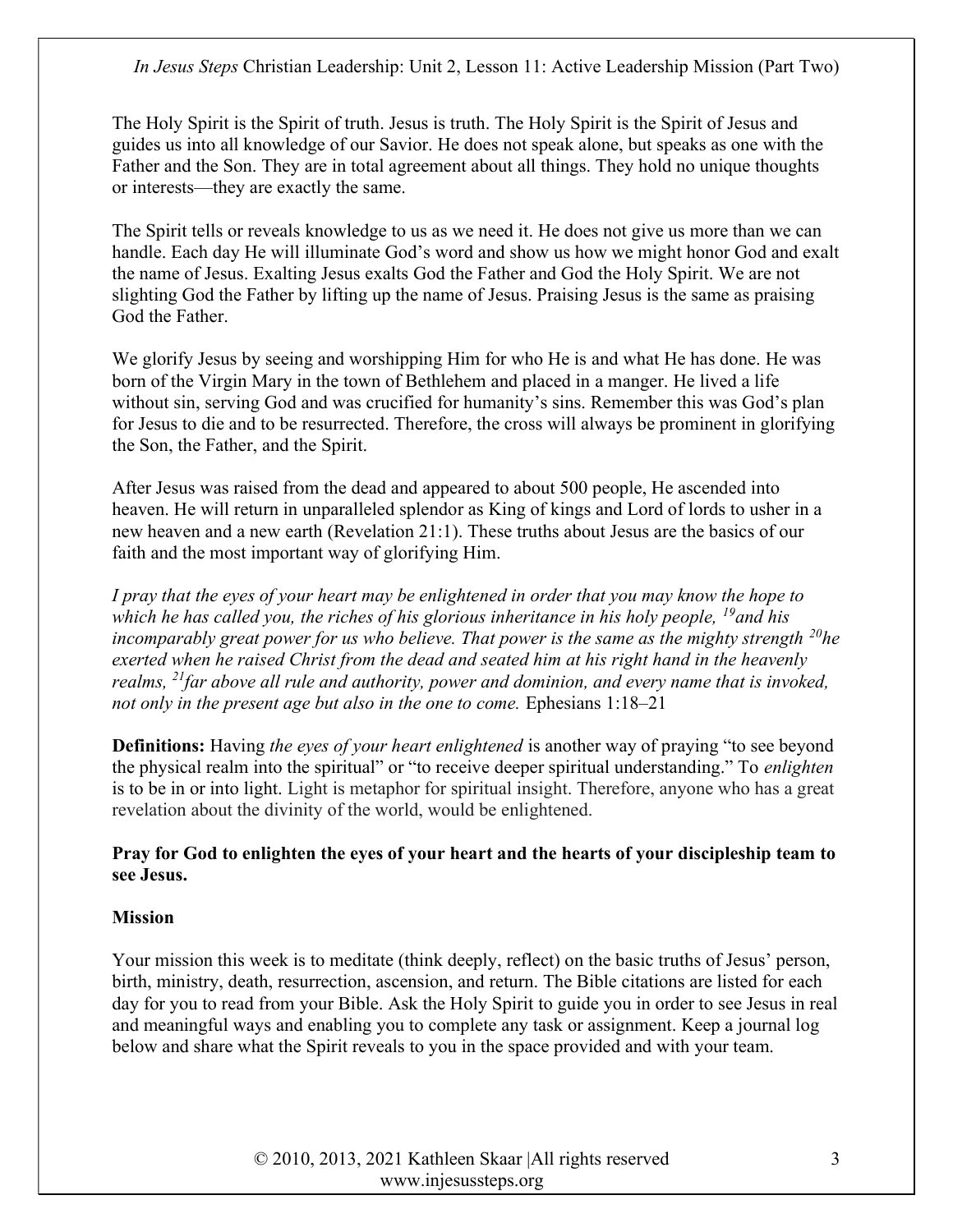### $Day 1$

1. Meditate on the basic truths of Jesus' person: John 1:1, 14, 20:28; Romans 9:5; Philippians 2:5–7; Hebrews 1:3.

2. Share what the Spirit revealed to you or how He led you:

### $Day 2$

1. Meditate on the basic truths of Jesus' birth: Isaiah 7:14, 9:6; Matthew 1:16, 21; Luke 1:35; John 1:9, 14.

2. Share what the Spirit revealed to you or how He led you:

### $Day 3$

1. Meditate on the basic truths of Jesus' ministry: Matthew 4:17–25, 8:2–4; Luke 3:23, 4:16–30, 31–44.

2. Share what the Spirit revealed to you or how He led you:

#### Day 4

1. Meditate on the basic truths of Jesus' death: John 19:1–37; 1 Corinthians 11:23–26; 1 Peter 3:18; 1 John 3:16.

2. Share what the Spirit revealed to you or how He led you: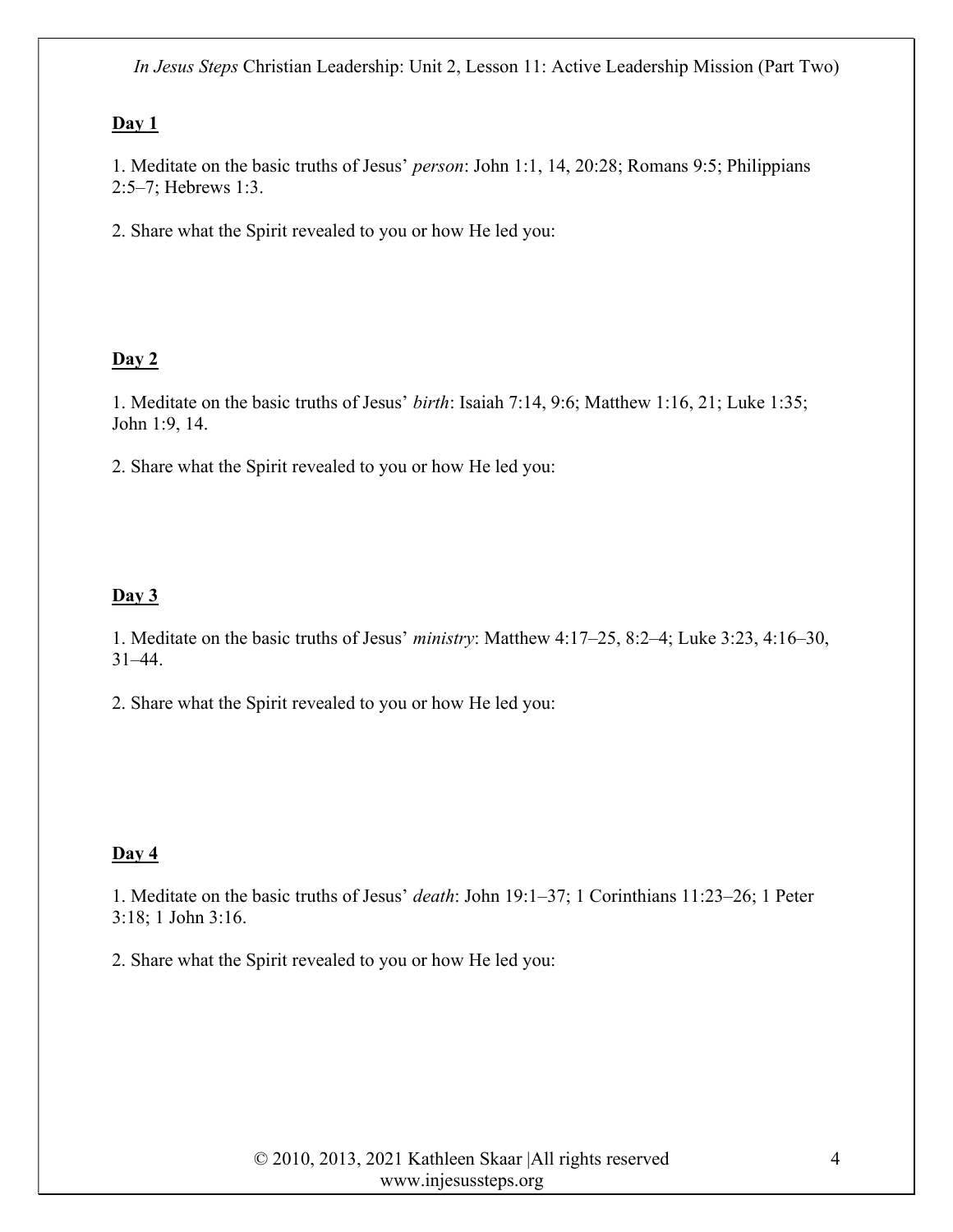### Day  $5$

1. Meditate on the basic truths of Jesus' resurrection: Matthew 28:5–7; John 11:25, 20:10–20; Acts 4:10–11.

2. Share what the Spirit revealed to you or how He led you:

# Day 6

1. Meditate on the basic truths of Jesus' ascension: Mark 16:19–20, Acts 1:6–12; 1 Timothy 3:16.

2. Share what the Spirit revealed to you or how He led you:

# Day 7

1. Meditate on the basic truths of Jesus' return or second coming: Matthew 16:27, 23:39, 24:30, 36–39; Mark 8:36–38; John 14:1–4; Titus 2:13; Revelation 1:7, 3:11, 22:20–21.

2. Share what the Spirit revealed to you or how He led you:

### End of Week Review

Review your week and your above journal log. Do you see a particular pattern or theme in your life or how the Spirit led you as you meditated on the person of Jesus Christ?

—End of Week One—

© 2010, 2013, 2021 Kathleen Skaar |All rights reserved www.injesussteps.org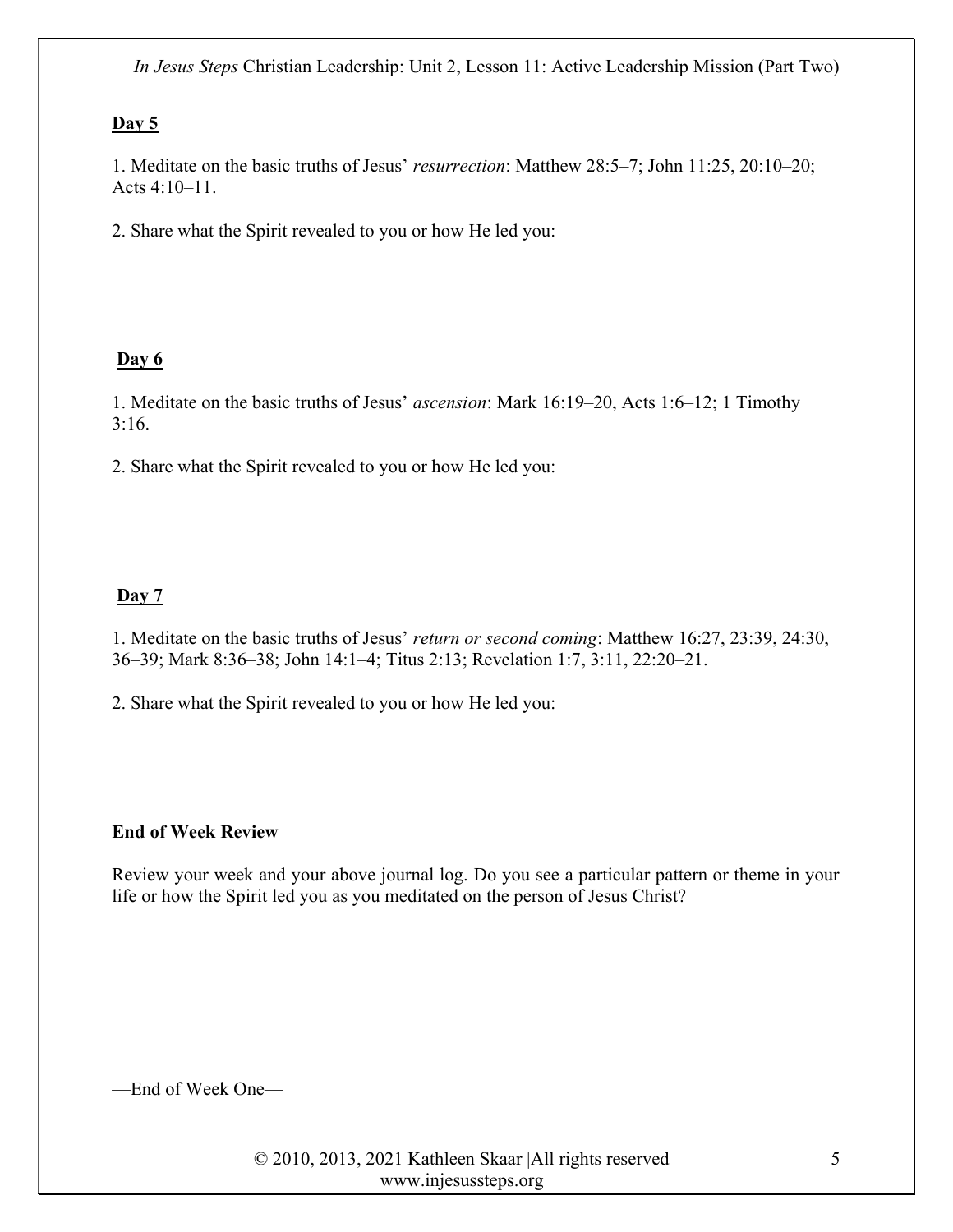### Week Two God's Love for You

For God so loved the world that he gave his one and only Son, that whoever believes in him shall not perish but have eternal life. John 3:16

Hopefully, during your mission assignment last week you recognized the great love God has for you in sending His Son to earth. God's word is a record of Jesus and His mission of love. God wants you to rely on His love and to never doubt it. In fact, doubting God's love for you is tantamount (equal) to saying that God is not truthful. As a disciple and leader, you must rely and depend on God's love for you and those you serve.

# Mission

Read the citations from your Bible and mediate on them each day. Where appropriate, place your name in the verse and think of God talking with you and about you. Write your thoughts about God's love for you and how He reveals His love to you each day:

# $Day 1$

1. Think about God's love for you: Psalm 17:7–9, 42:8

2. Your thoughts about God's love:

### Day 2

1. Think about God's love for you: Romans 5:5–8, 8:28–39

2. Your thoughts about God's love:

### Day 3

1. Think about God's love for you: Psalm 63:3, 107:28–31

2. Your thoughts about God's love: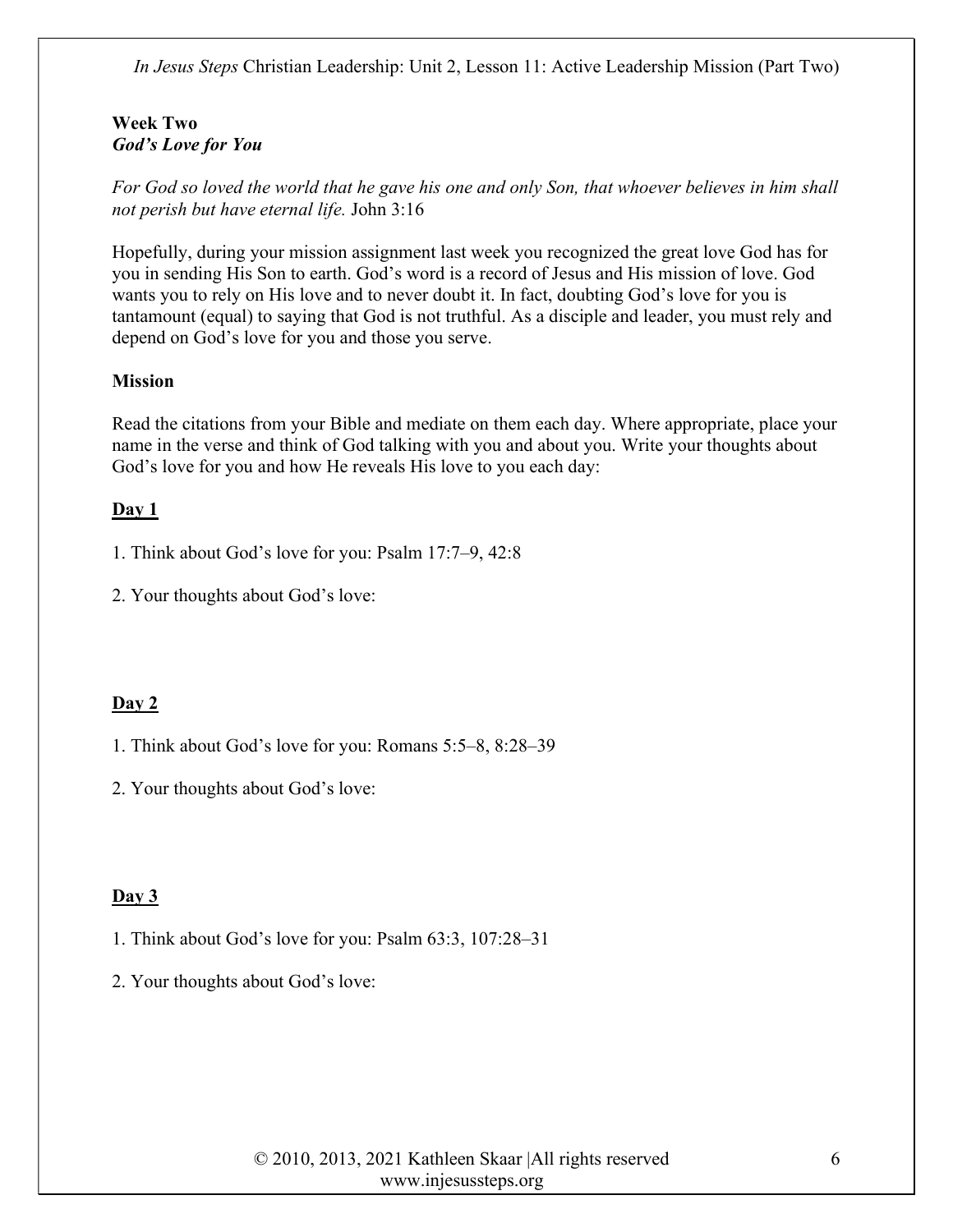#### $Day 4$

- 1. Think about God's love for you: John 14:1–4; Ephesians 2:4–7
- 2. Your thoughts about God's love:

#### Day  $5$

- 1. Think about God's love for you: Psalm 136:1–9; Song of Solomon 2:4
- 2. Your thoughts about God's love:

#### Day 6

1. Think about God's love for you: Deuteronomy 7:9; Psalm 119:76; Ephesians 3:16–19

2. Your thoughts about God's love:

#### Day 7

- 1. Think about God's love for you: John 3:16; Revelation 3:19–20, 21:4, 22:5
- 2. Your thoughts about God's love:

#### End of Week Review

Review your week and your above journal log. Do you see a particular pattern or theme in your love relationship with God?

—End of Week Two—

© 2010, 2013, 2021 Kathleen Skaar |All rights reserved www.injesussteps.org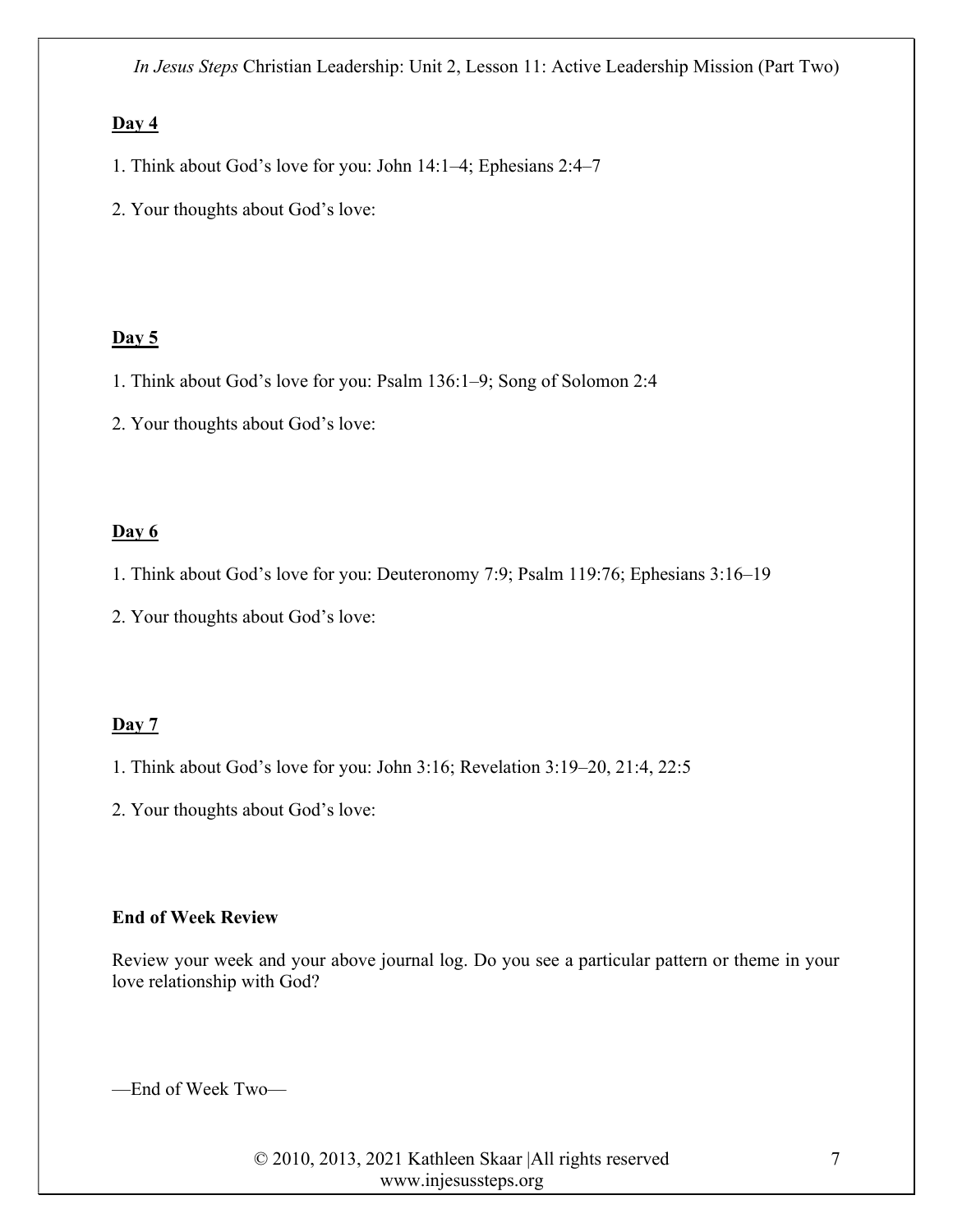## Week Three Loving God and People

When we realize how much God loves us and how much He has done for us, we love Him in return. In other words, we love because He first loved us (1 John 4:19). If we have difficulty in loving because of past abuse or shame, we need to remember that God has poured out His love into our hearts by His Holy Spirit (Romans 5:5). We do not have to manufacture love. The Holy Spirit enables us to love just as He enables us to follow Christ. We need to trust God's promise and cooperate with His Holy Spirit.

Discipleship and leadership is about loving people. We want to lead because we love God. Since we love God, we love the people He has created in His image—rich or poor, healthy or handicapped, your ethnic group or another ethnic group, high intelligence or low intelligence, young or old, pleasing personality or rotten personality. We want all people to experience God's love and purpose for their lives.

# **Mission**

Read the Bible verses each day for inspiration and pray for God to help you sincerely love others. Ask God for supernatural favor to achieve a perfect love walk! Invite the Holy Spirit to love people through you with your thoughts, words, actions, and deeds. Record one incident each day over the next week how you were led to love an individual or to love in general and what happened. Be prepared to share some of your experiences with your discipleship team.

# Day 1

1. Pray and think about loving others: Leviticus 19:18; Matthew 22:39–40; Luke 7:44–47

2. This is how the Holy Spirit led me in loving an individual or loving other in general:

### Day 2

1. Pray and think about loving others: Deuteronomy 6:5–7; Matthew 5:43, 22:37–38; 1 Thessalonians 3:12

2. This is how the Holy Spirit led me in loving an individual or loving other in general: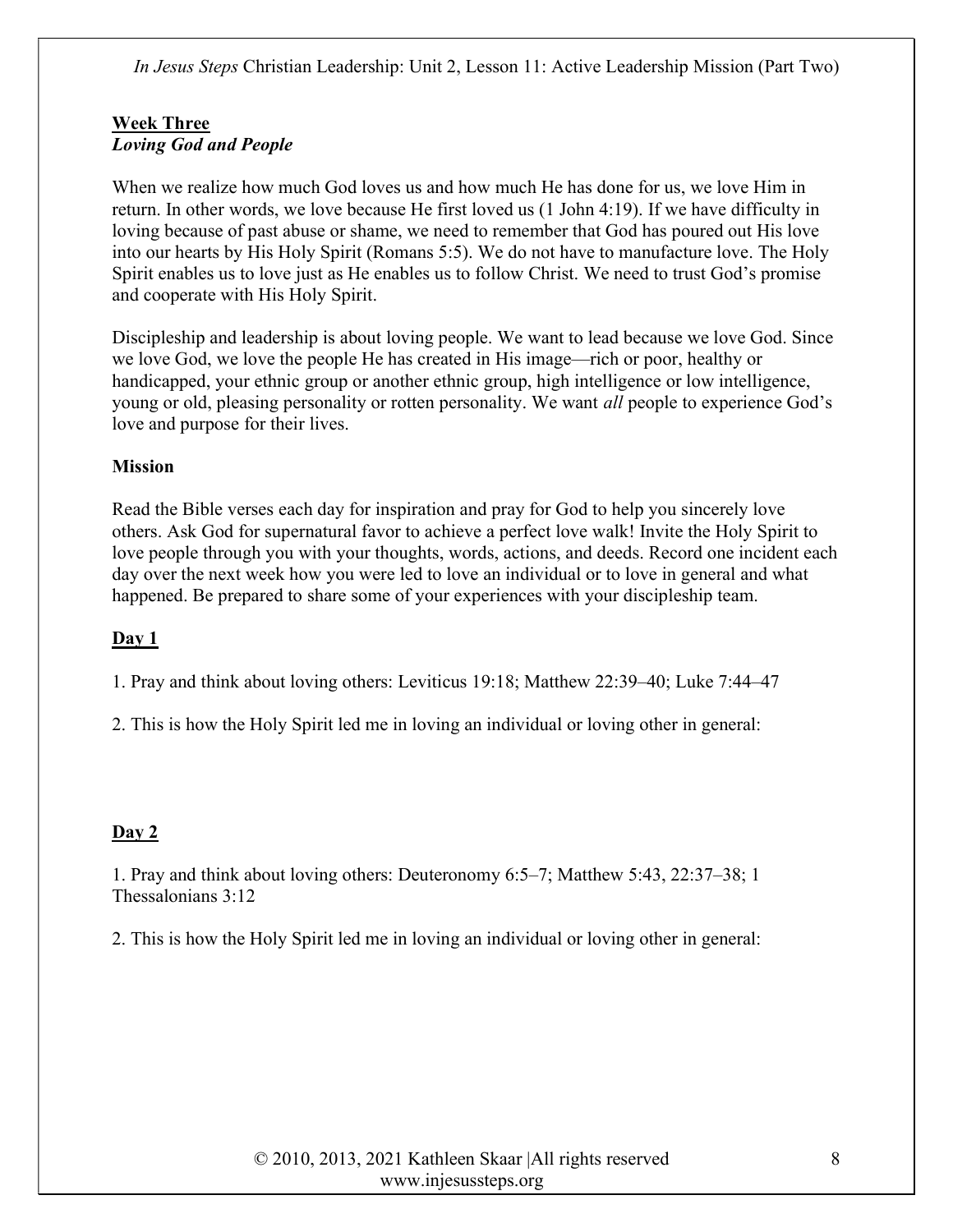#### $Day 3$

- 1. Pray and think about loving others: 2 Samuel 9:3–10; Luke 10:39–42
- 2. This is how the Holy Spirit led me in loving an individual or loving other in general:

### $Day 4$

1. Pray and think about loving others: Deuteronomy 11:1; 1 Kings 8:61; 1 Corinthians 12:13– 13:8

2. This is how the Holy Spirit led me in loving an individual or loving other in general:

### Day  $5$

- 1. Pray and think about loving others: John 14:15, 21, 23–24; 1 Peter 1:22, 2:17, 4:8
- 2. This is how the Holy Spirit led me in loving an individual or loving other in general:

#### Day 6

1. Pray and think about loving others: Mark 12:30; Luke 10:27; John 3:11–20, 4:19–21, 15:12; Revelation 2:1–5

2. This is how the Holy Spirit led me in loving an individual or loving other in general: